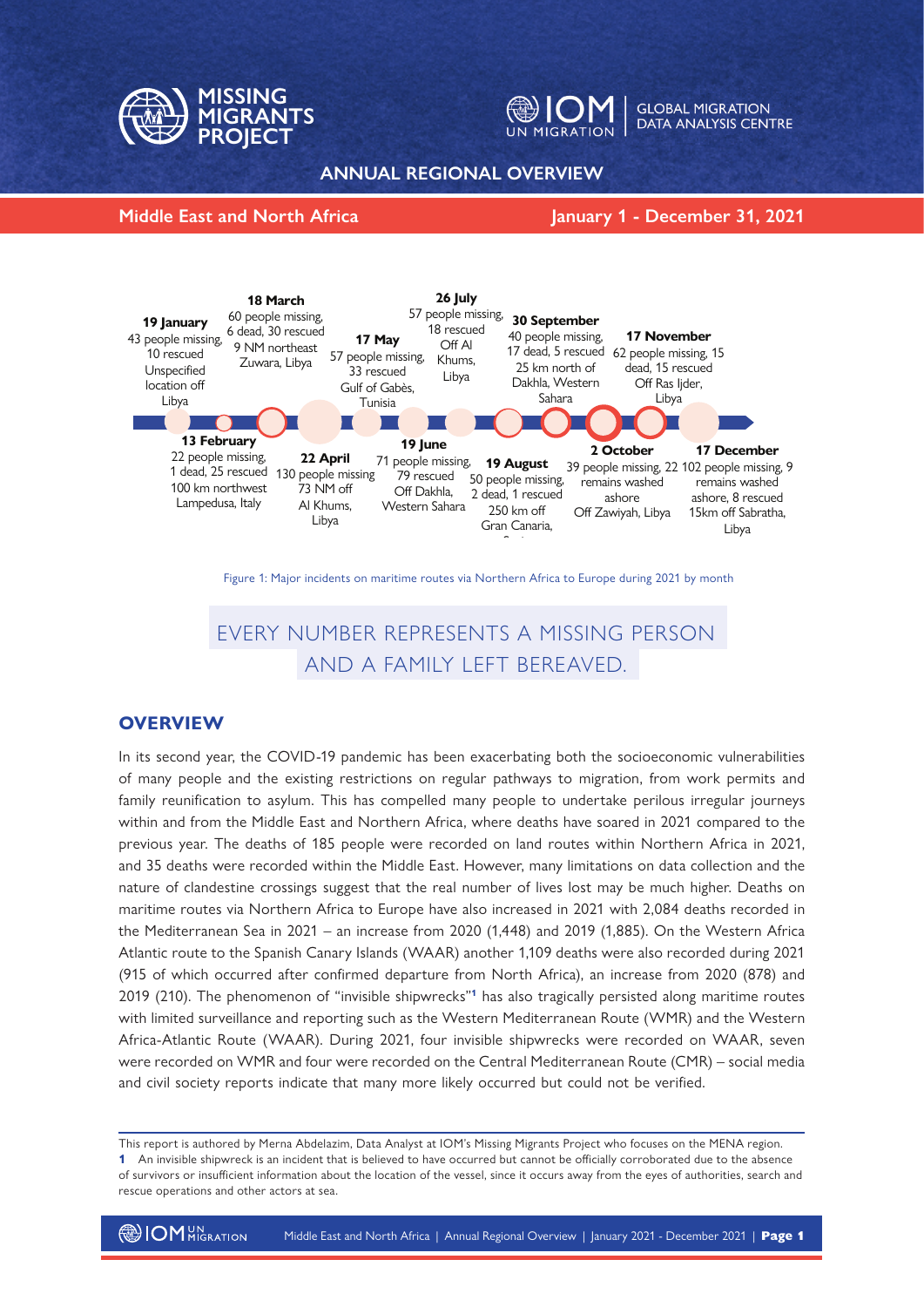# **DEATHS AND DISAPPEARANCES DURING TRANSIT WITHIN MENA**

#### Northern Africa

We will never know the true scope of migratory deaths in the desert due to the lack of official data sources and the vast geographies traversed. During 2021, the deaths of 185 people were documented while transiting in Northern Africa. These include 133 deaths in the Sahara Desert crossing in Northern Africa. The figures for 2021 are considered an undercount, as several social media reports which could not be verified at the time of publication indicate that the number of lives lost are likely higher. Similarly, many deaths that could be verified are not known to any specific incident involving a migrant death. For example, 14 decomposed remains of people from Sub-Saharan African origin were found by the local authorities in different locations along desert routes between 10 and 13 December and no information could be established about the circumstances of their deaths.

The majority of deaths documented on land routes in Northern Africa during 2021 occurred in Libya (113), followed by border regions in Algeria (39), Morocco (6), Tunisia (6), Sudan (6) and Egypt (1); however, the complete lack of official data on land routes means that there are likely far more deaths which go undocumented. Among those with available information on nationality, 53 were from Northern Africa, 28 were from Western Africa, seven were from Western Asia and two were from Middle Africa. The top countries of origin are Egypt (28), Sudan (23) and Niger (18). The nationalities of the rest remain unknown (81). Among those whose sociodemographic information is known, there were 47 males**2**, seven females and six minors, with ages ranging between 10-56. The main causes of death on North African land routes in 2021 are harsh environmental conditions (leading to dehydration, starvation, exhaustion and exposure) (44%), followed by vehicle accident (33%) and unknown causes (mostly skeletal remains) (14%). Twelve people also died from violence (gunfire).

#### Western Asia

In 2021, 35 deaths were recorded in the Middle East.**3** Five deaths occurred on land routes on the Syrian-Turkish border and Syrian-Lebanese border; all were due to violence or hypothermia. Another 30 migrants drowned in a shipwreck on 14 June in Bab el-Mandeb Strait off Yemen. However, local media has reported that between 200-300 migrants went missing, which could not be verified as of publication date. It is also important to note the lack of data sources in the Middle East and the challenges of distinguishing deaths during migration from conflict-related deaths, specifically in countries such as the Syrian Arab Republic and Yemen. For example, reports that could not be verified at the time of publication alleged that least 12 migrants were shot in crossfire in Sa'dah, Yemen, while attempting to cross the border with Saudi Arabia during the fourth quarter of 2021. Outside of the region, many people from Western Asia have been stranded at the Belarus-EU border in extremely harsh conditions. At least 21 migrants died on the Belarus-EU borders in 2021, including four Syrians, two Palestinians, seven Iraqis and two Yemenis. There were three females and three minors among the deceased. The main causes of death were hypothermia or sickness.

# **DEATHS AND DISAPPEARANCES FROM MENA TO EUROPE**

#### The Mediterranean Routes

At least 2,084 people died on routes departing the MENA region crossing the Mediterranean Sea in 2021. This marks a 44 per cent increase from 2020 (1,448) and an 11 per cent increase from 2019 (1,885).

**3** The MMP uses the regional classification for Western Asia per the UN Statistics Division: https://unstats.un.org/unsd/methodology/m49/.

**<sup>2</sup>** Information on the gender of people in MMP records are based on a third-party interpretation of the victim's gender based on information available in official documents, autopsy reports, witness testimonies, and/or media reports.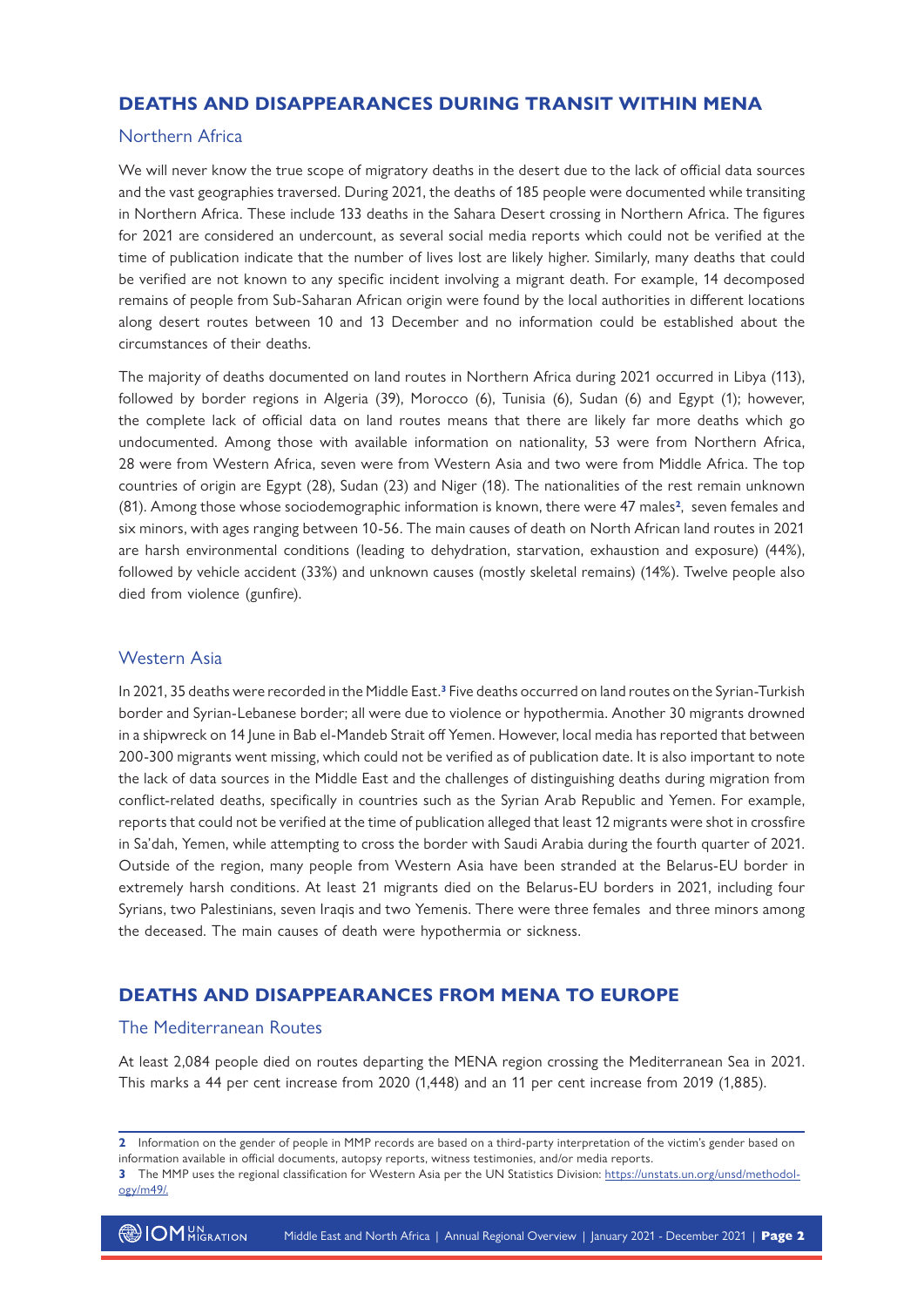The deadliest month during 2021 was December (352), while the highest month of attempted crossings to Europe was September (21,361). More than half of the remains of those who perished in the Mediterranean Sea during 2021 were never found.

Most of the Mediterranean deaths in 2021 occurred along the **Central Mediterranean Route (CMR)**  (76%), an increase from the proportion of CMR deaths in 2020 (69%) and 2019 (67%). Overall, at least 1,553 people have perished on CMR during 2021, a 55 per cent increase from 2020 (999) and a 23 per cent increase from 2019 (1,262). The nationalities of most of those who died on CMR (961) in 2021 remain unknown, while the majority of those whose sociodemographic data is available were from Western Africa (234), followed by Northern Africa (119) and Western Asia (23). Among those were 566 males, 113 females and 44 minors, the youngest being 6 months old. Overall, the remains of the majority of people who died on CMR (891) were never found.



Figure 2: Recorded fatalities in the Mediterranean during 2019-2021 by routes

The majority of deaths on the CMR occurred off Libyan shores (994) where 871 people died in 36 shipwrecks. Additionally, throughout the year a concerning amount of human remains (123) washed ashore various locations and they could not be linked to any known shipwreck, which is an indication that more shipwrecks occurred than are currently recorded. Another 490 deaths occurred off the coasts of Tunisia where 436 people died in 32 shipwrecks, out of which at least eight boats departed from Libya. Another 54 human remains washed ashore various beaches in Tunisia and could not be linked to any known shipwreck. On the Eastern Algerian coasts ten deaths were recorded, including eight in an 'invisible shipwreck' and two remains washing ashore with no links to a known shipwreck. Additionally, 56 people died in seven shipwrecks off Italy, mainly Lampedusa, involving at least two boats embarking from Tunisia. Another boat that was rescued in the Maltese Search and Rescue (SAR) zone after embarking from Libya had the remains of three people onboard.

During 2021, 384 deaths were recorded along the **Western Mediterranean Route (WMR)**, a slight increase in comparison to 2020 (343) and a 44 per cent decrease from 2019 (552). Seven 'invisible shipwrecks' were recorded on WMR during 2021, however, reports by civil society organizations and families of missing migrants suggest that many more have occurred, particularly between Algeria and Spain, but they could not be verified at the time of publication. The nationalities of most of those who died on WMR (225) in 2021 remain unknown, while the majority of those whose sociodemographic data is available were from Northern Africa (159). Among those as per available data were 145 males, 28 females and 23 minors, with ages ranging between 2-60 years old. Overall, the remains of 54 per cent of migrants who died on WMR were never found.

At least 183 migrants perished off Western Algerian coasts, including 132 people who died in 16 shipwrecks, including four 'invisible shipwrecks'. Additionally, the remains of 51 migrants that washed ashore various locations and could not be linked to any known shipwrecks. Another 72 people died off North Moroccan coasts en route to Spanish mainland, whereas at least 66 migrants died in ten shipwrecks, including two 'invisible shipwrecks', while six remains washed ashore various locations and could not be linked to any known shipwrecks. Additionally, 74 deaths were recorded in the coasts of the Spanish mainland, mainly Almería, Balearic Islands and Cádiz, indicating departure from both Algeria and Morocco. 62 people died in seven shipwrecks while 12 remains washed ashore and could not thoroughly linked to any known shipwreck. Two additional shipwrecks occurred in the Strait of Gibraltar including a boat that departed from Ceuta, Spain.

The concerning loss of life has also persisted on the crossing to Ceuta and Melilla until the end of 2021.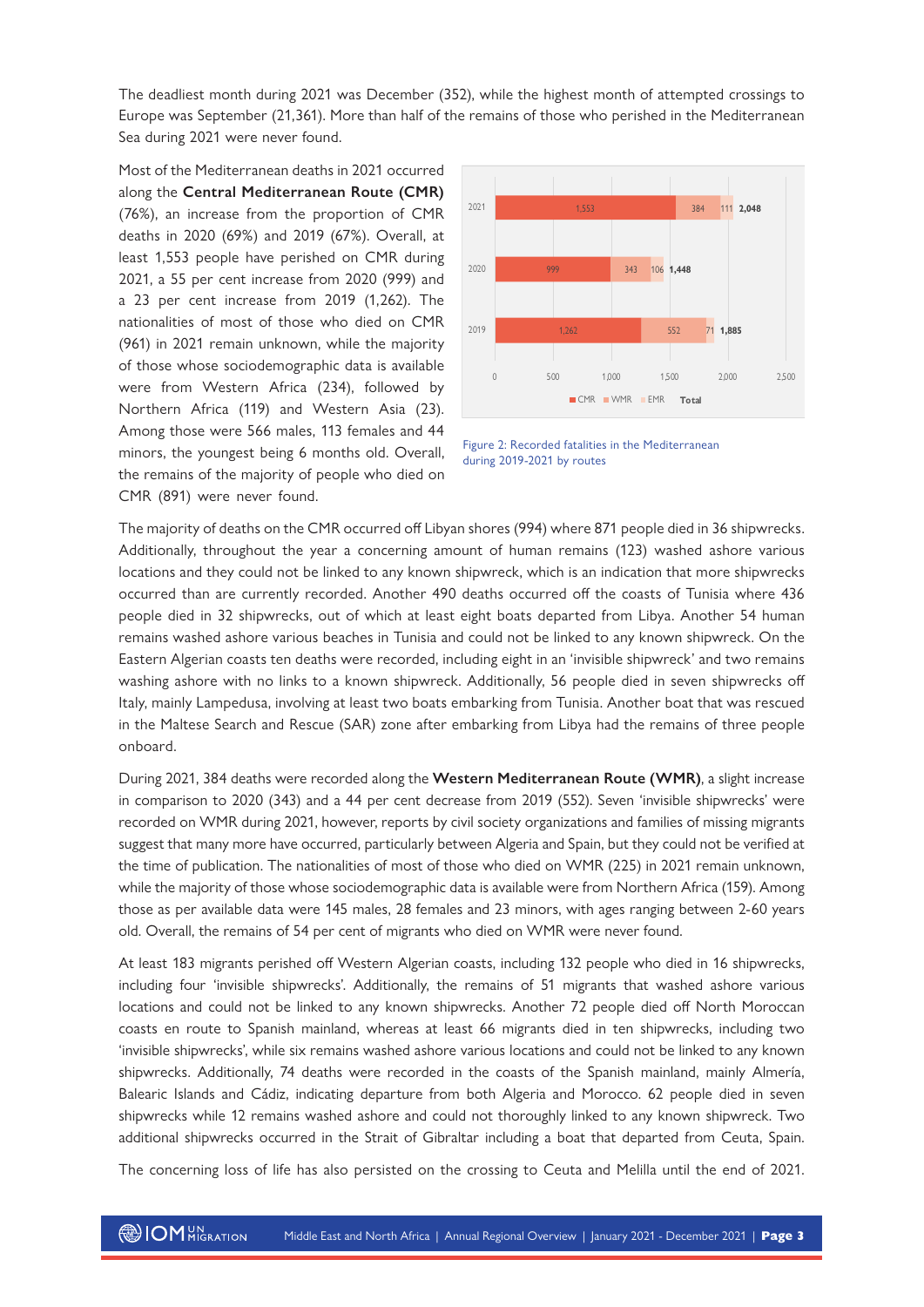At least 45 people lost their lives in the Spanish enclaves of Ceuta (23) and Melilla (8), as well as in Fnideq (9), Nador (4) and Belyounech (1) in Morocco, an increase from 2020 (15) and 2019 (13). Of these people, 26 were identified to be Moroccan males (including two minors) while the identities of the rest remain unknown. Arrivals to Ceuta and Melilla have increased during 2021 (10,845) compared to 2020 (1,755) and 2019 (6,346), mainly due to a record number of crossings in May surpassing 9,000 arrivals. During that time at least three people died.

Another 111 deaths were recorded on the **Eastern Mediterranean Route (EMR)** during 2021 between Turkey and Greece, including 18 from the Middle East (nine males, three females and four minors) among those whose sociodemographic information is available.

#### **SEPARATED AT SHORE: A TESTIMONY FROM LIBYA**

Tony**\*1**left Nigeria with his girlfriend Adaku**\*** in June 2020 with hopes of crossing the Mediterranean Sea to Italy after he lost his job at a beach bar due to COVID-19 impacts on tourism. Tony recalls "when we walked down to the sea, we saw light and a group of people around a rubber boat… We had snickers bars and water because the journey would take about eight hours. The boat sailed for hours and suddenly we saw lights. I thought it was the coast of Italy or Malta. The smugglers told us to throw our passports or any legal papers we had in the sea, which we did. As we approached the light, the boat slowed down and stopped… we ran out of gas. Apparently, the number of people on the boat exceeded its capacity and we started sinking. This was a nightmare. We could not swim to the light because it was too far. I held Adaku's hand and told her we would be fine, that they have beacon towers and they would see us and rescue us. The boat sank and I started swimming. I wanted to keep Adaku on the boat as much as possible. The water was deep and I had cramps in my muscles. A big ship approached us with extremely bright lights and started throwing safety vests. We assumed they were Italians until we saw that unfortunately the ship had a Libyan flag. They were shouting in the microphones but I did not understand anything. Once they approached us people started panicking. They pushed each other to get onboard first and there was general panic. We were terrified… what they will do to us?… They took us back to Libya. Adaku and I were separated once we reached the shore. I was taken to a detention center. I cried for days and I blamed myself." "I lost contact with Adaku and I think about her every day. I don't know if she was taken to another detention center. Is she still alive? Neither my family nor her family have heard from her…It has been almost a year... I hope she is safe."

-Testimony provided by IOM Libya

**\*** Names have been changed to protect identity.

#### Western A frica-Atlantic Route

2021 has been the deadliest year for migration on the Western Africa-Atlantic route (WAAR) to the Canary Islands since MMP started recording incidents in 2014, where deaths have surged following the rise of crossings during COVID-19 pandemic. 1,109 deaths were recorded during 2021**4**, a 34 per cent increase from 2020 (878) and a 460 per cent increase from 2019 (210). The vast majority of the remains of people who perished on WAAR in 2021 (946) were never found. Most of the deaths on WAAR occurred off North African coasts (770), mainly the cities of Dakhla and Laayoune, followed by Spain (319). It is believed that

**<sup>4</sup>** For an overview of deaths on the WAAR including departures from Western African countries and main countries of origin from Western Africa, see Missing Migrants Project's Western and Central Africa Annual Regional Overview for 2021, https://missingmigrants.iom.int/2021-west-central-africa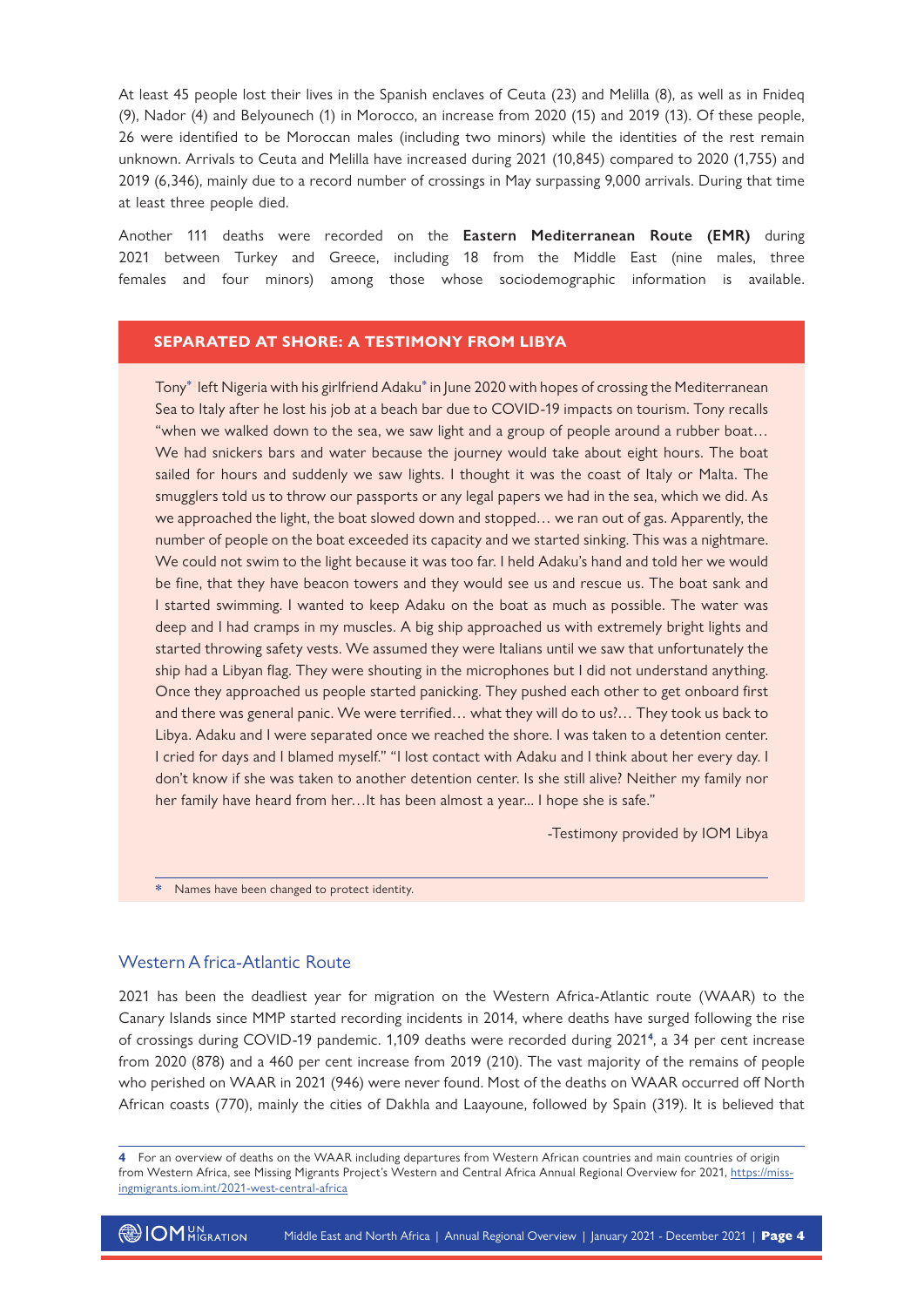many more have drowned on this route, particularly in 'invisible shipwrecks' – cases in which boats disappear without any survivors or remains recovered – as reported by civil society organizations.**5** The MMP has recorded 'five invisible shipwrecks' following embarkation from Agadir, Dakhla and Laayoune, Northern Africa, but it is likely that many more remain undocumented.

The sociodemographic information for most of those who died recorded on WAAR in 2021 is unknown (517) while there were 239 males, 257 females and 96 minors including 11 infants. The nationalities of 75 percent of the people who lost their lives on this route are unknown (831) but are mostly presumed from Sub-Saharan Africa. However, among those for whom data on nationality is available, the top three countries of origin are Senegal (109), Morocco (96) and Côte d'Ivoire (61). The main cause of death recorded on WAAR is drowning (66%). However, 33 per cent of deaths resulted from harsh environmental conditions (hypothermia, dehydration, starvation, exposure and exhaustion) or sickness, reiterating the tragedy of the SAR gap along the long and perilous route in the Atlantic Ocean. Many of the recorded incidents involved people spending days and even weeks at sea in distress.



Figure 3: Western Africa-Atlantic Route fatalities during the four quarters of 2014-2021

### **METHODOLOGY AND DATA QUALITY**

IOM's Missing Migrants Project (MMP) counts migrant fatalities only at the external borders of a state or during the process of migrating towards an international destination. Collecting data on migrant deaths and disappearances remains challenging due to the lack of systematic reporting on the deaths of non-nationals in transit, and when available, data are often incomplete. MMP collects data through official sources such as the coast guard and local authorities; nongovernmental civil society organizations and focal points in IOM country offices; and media monitoring. However, media sources can have incomplete or incorrect

| Region/<br><b>Route</b>                    | <b>Official</b><br><b>Sources</b> | Inter- / Non-<br><b>Governmental</b><br><b>Organizations</b> | <b>Multiple</b><br><b>Media</b><br><b>Sources</b> | One<br><b>Media</b><br><b>Source</b> |
|--------------------------------------------|-----------------------------------|--------------------------------------------------------------|---------------------------------------------------|--------------------------------------|
| <b>Northern</b><br><b>Africa</b><br>(land) | 34.2%                             | 34.2%                                                        | 31.6%                                             | 0%                                   |
| Western<br>Asia                            | 0%                                | 66.7%                                                        | 33.3%                                             | 0%                                   |
| <b>CMR</b>                                 | 8%                                | 68.2%                                                        | 19.04%                                            | 4.8%                                 |
| <b>WMR</b>                                 | 23.5%                             | 11.8%                                                        | 58.8%                                             | 5.9%                                 |
| <b>WAAR</b>                                | 22.2%                             | 44.4%                                                        | 22.2%                                             | 11.2%                                |



coverage, which poses an additional challenge on routes with limited official reporting. This data collection methodology presents some limitations in terms of consistency and comparability of data given the availability of sources of data and information, but this does not diminish the value of the reported analysis.

**5** Caminando Fronteras, 2021. [https://bit.ly/352v5hB.](https://bit.ly/352v5hB)

**OM** UN ALGRATION Middle East and North Africa | Annual Regional Overview | January 2021 - December 2021 | **Page 5**